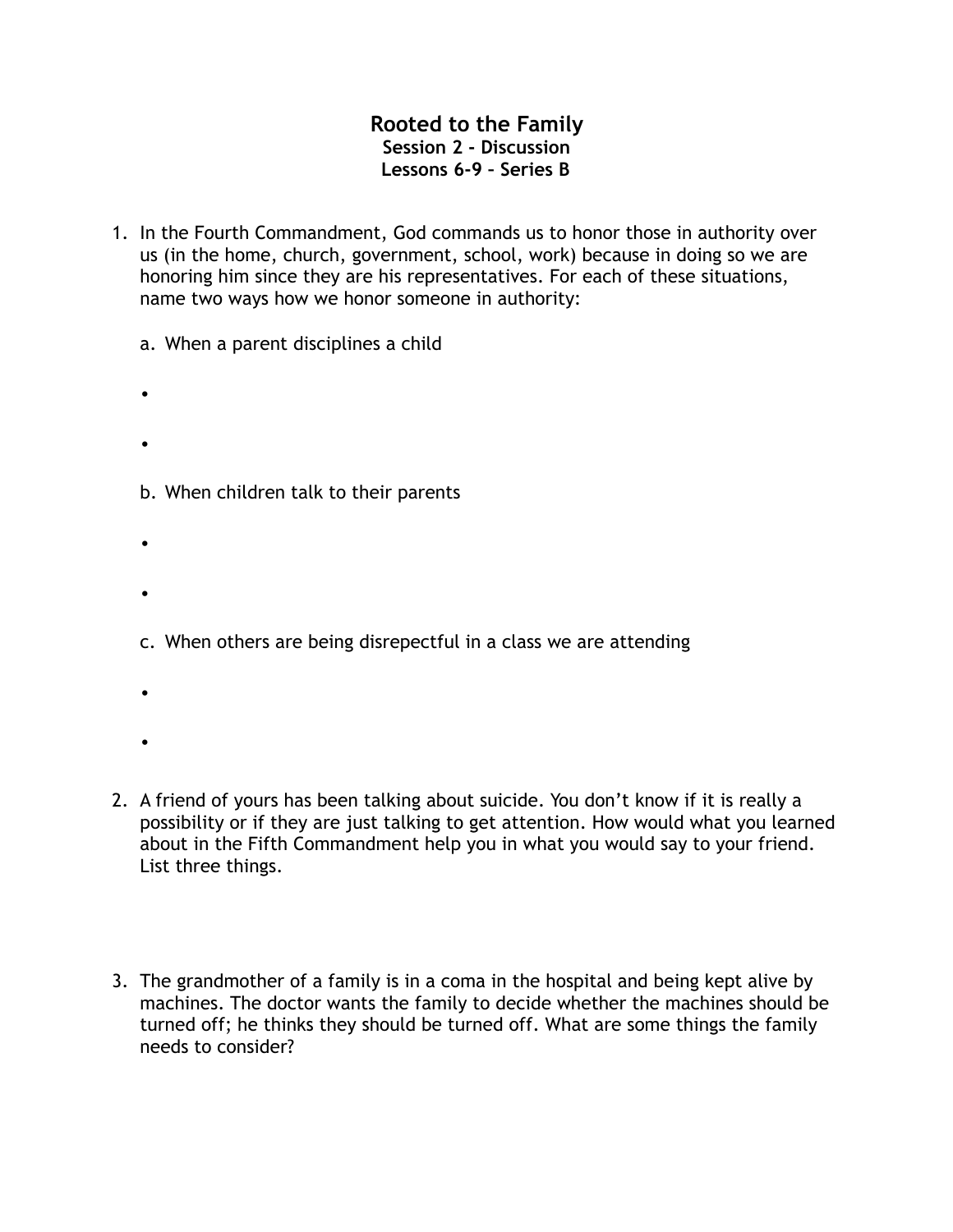- 4. God wants to protect his gift of sex and has given that gift to those who are married. He wants us to be aware about how we guard against misusing his gift of sex because he wants us to be pure before him and appreciate what a gift sex is in a marriage. With what you learned about the Sixth Commandment, what are steps that can be taken to protect God's gift of sex in each of these situations?
	- What would you do to evaluate TV shows, movies, books, and music when it comes to sex?
	- What are things to consider in how we dress?
	- What are things to consider when it comes to dating?
	- What are things to consider when it comes to a future spouse?
	- What do you do when your group of friends seem to make light of sex?
- 5. How can the following be a breaking of the Seventh Commandment?
	- Cheating on homework, quiz, or test
	- Downloading music or videos I haven't paid for
	- Not working hard at a place where I'm employed
	- Neglecting offerings to God
	- Carelessly handling or ruining public property (parks, schools, libraries, hotels)